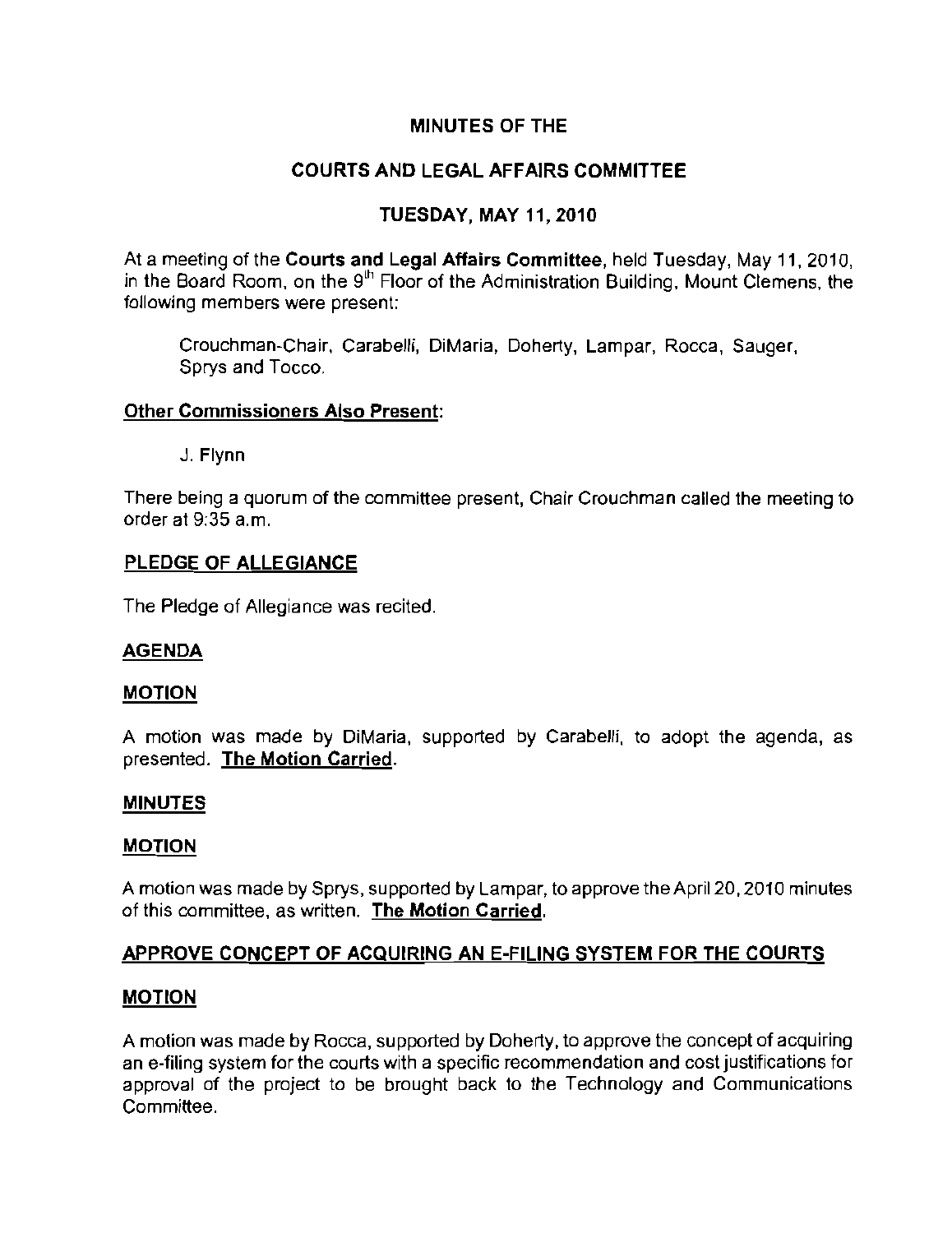**Chief Judge Mark Switalski gave an overview of this request and answered questions.** 

**During discussion, questions were directed to Cyntia Zerkowski.** 

The following commissioners spoke: Sprys, Doherty and Crouchman.

Chair Crouchman called for a vole on the molion and The Motion Carried.

## AUTHORIZE CIRCUIT COURT TO APPLY FOR RENEWAL OF MICHIGAN ADULT FELONY DRUG COURT GRANT FOR STATE FISCAL YEAR 2010·2011

### COMMITTEE RECOMMENDATION - MOTION

A MOTION WAS MADE BY TOCCO, SUPPORTED BY SAUGER, TO RECOMMEND THAT THE BOARD OF COMMISSIONERS AUTHORIZE THE CIRCUIT COURT TO APPLY FOR A RENEWAL OF THE STATE OF MICHIGAN ADULT FELONY DRUG COURT GRANT FOR THE STATE FISCAL YEAR 2010-2011. NO MACOMB COUNTY FUNDS ARE REQUIRED. THE MOTION CARRIED.

## AUTHORIZE FILING OF MICHIGAN DRUG COURT GRANT PROGRAM APPLICATION TO SUPPORT JUVENILE DRUG COURT OPERATIONS

## COMMITTEE RECOMMENDATION - MOTION

A MOTION WAS MADE BY DOHERTY, SUPPORTED BY SPRYS, TO RECOMMEND THAT THE BOARD OF COMMISSIONERS AUTHORIZE THE FILING OF THE MICHIGAN DRUG COURT GRANT PROGRAM APPLICATION IN THE AMOUNT OF \$5,000 TO SUPPORT JUVENILE DRUG COURT OPERATIONS. NO CASH MATCH REQUIRED. THE MOTION CARRIED.

#### MONTHLY REPORTS FROM CORPORATION COUNSEL

**George Brumbaugh spoke about a new lawsuit that was not included in his written report. He then spoke about a case that will be dismissed in the near future.** 

**The following commissioner spoke: Sprys.** 

#### MOTION

A motion was made by Doherty, supported by Lampar, to receive and file the monthly **reports from Corporation Counsel. The Motion Carried.**